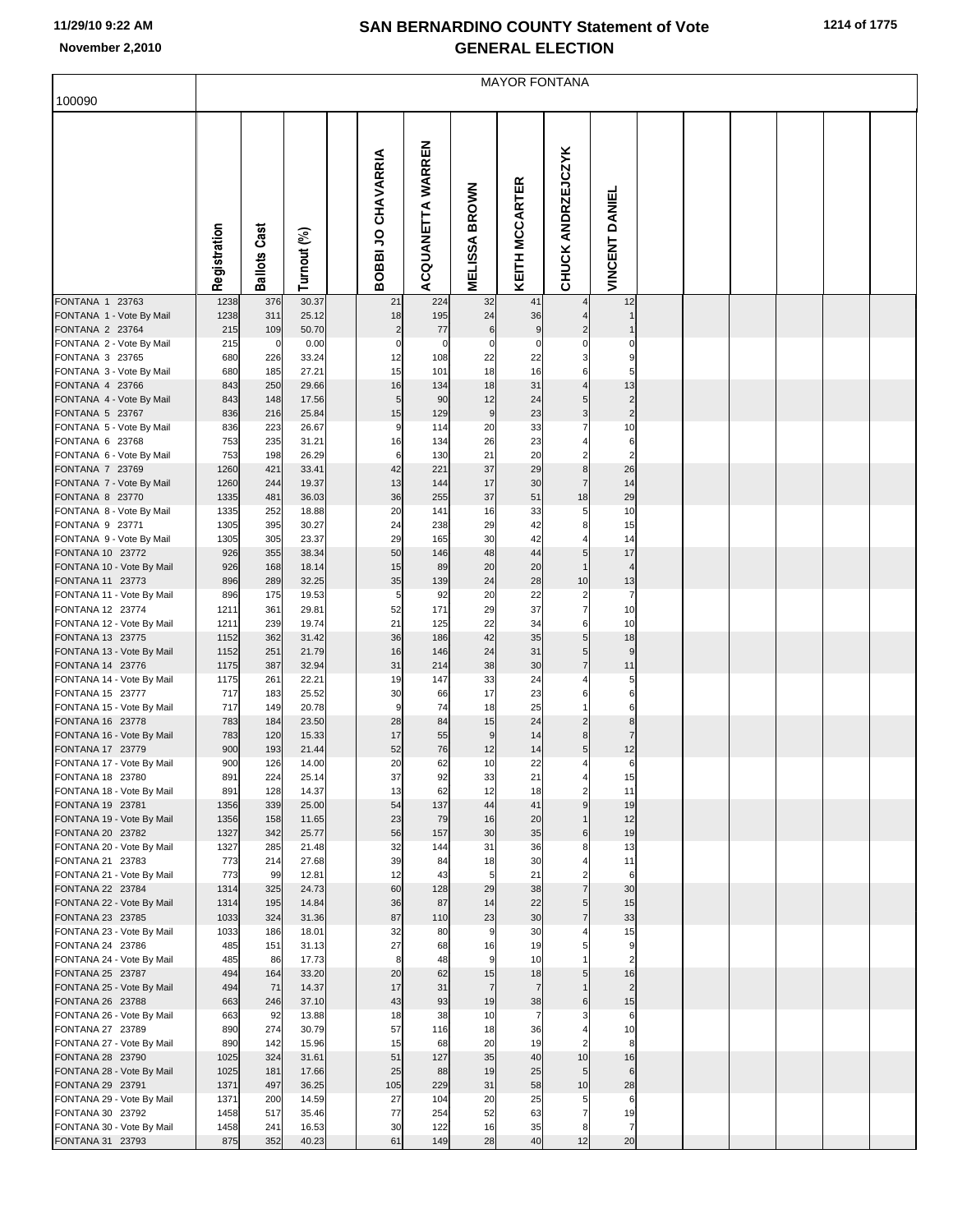|  | 1215 of 1775 |
|--|--------------|
|  |              |

|                                               | <b>MAYOR FONTANA</b> |                     |                |  |                    |                   |                      |                       |                                           |                                         |  |  |  |  |
|-----------------------------------------------|----------------------|---------------------|----------------|--|--------------------|-------------------|----------------------|-----------------------|-------------------------------------------|-----------------------------------------|--|--|--|--|
| 100090                                        |                      |                     |                |  |                    |                   |                      |                       |                                           |                                         |  |  |  |  |
|                                               | Registration         | <b>Ballots Cast</b> | Turnout (%)    |  | BOBBI JO CHAVARRIA | ACQUANETTA WARREN | <b>MELISSA BROWN</b> | <b>KEITH MCCARTER</b> | <b>CHUCK ANDRZEJCZYK</b>                  | <b>VINCENT DANIEL</b>                   |  |  |  |  |
| FONTANA 31 - Vote By Mail                     | 875                  | 136                 | 15.54          |  | 11                 | 63                | 16                   | 19                    | 3                                         | $\overline{7}$                          |  |  |  |  |
| FONTANA 32 23794<br>FONTANA 32 - Vote By Mail | 603<br>603           | 203<br>98           | 33.67<br>16.25 |  | 24<br>8            | 104<br>49         | 14<br>14             | 28<br>10              | 6                                         | 16<br>5                                 |  |  |  |  |
| FONTANA 33 23825                              | 989                  | 312                 | 31.55          |  | 41                 | 156               | 24                   | 47                    | 4                                         | 14                                      |  |  |  |  |
| FONTANA 33 - Vote By Mail                     | 989                  | 146                 | 14.76          |  | 17                 | 74                | 11                   | 33                    | $\overline{c}$                            | 6                                       |  |  |  |  |
| FONTANA 35 23826<br>FONTANA 35 - Vote By Mail | 718<br>718           | 212<br>98           | 29.53<br>13.65 |  | 29<br>12           | 98<br>44          | 19<br>12             | 24<br>11              | $\mathbf{0}$<br>$\overline{0}$            | 17<br>5                                 |  |  |  |  |
| FONTANA 36 23827                              | 872                  | 238                 | 27.29          |  | 46                 | 115               | 17                   | 25                    | $\overline{7}$                            | 13                                      |  |  |  |  |
| FONTANA 36 - Vote By Mail                     | 872                  | 160                 | 18.35          |  | 13                 | 94                | 13                   | 23                    | $\overline{4}$                            | 9                                       |  |  |  |  |
| FONTANA 37 23828                              | 1040                 | 316                 | 30.38          |  | 43                 | 148               | 21                   | 38                    | 12                                        | 10                                      |  |  |  |  |
| FONTANA 37 - Vote By Mail<br>FONTANA 38 23829 | 1040<br>957          | 226<br>272          | 21.73<br>28.42 |  | 16<br>50           | 133<br>116        | 26<br>26             | 20<br>43              | 5 <sub>1</sub>                            | 12<br>12                                |  |  |  |  |
| FONTANA 38 - Vote By Mail                     | 957                  | 152                 | 15.88          |  | 20                 | 89                | 16                   | 12                    | $\overline{2}$                            | 8 <sup>8</sup>                          |  |  |  |  |
| FONTANA 39 23830                              | 1255                 | 394                 | 31.39          |  | 62                 | 187               | 30                   | 35                    | 15                                        | 18                                      |  |  |  |  |
| FONTANA 39 - Vote By Mail<br>FONTANA 40 23831 | 1255<br>1072         | 282<br>248          | 22.47<br>23.13 |  | 34<br>35           | 164<br>115        | 15<br>27             | 40<br>26              | $\overline{7}$<br>6                       | 10<br>12                                |  |  |  |  |
| FONTANA 40 - Vote By Mail                     | 1072                 | 219                 | 20.43          |  | 19                 | 116               | 17                   | 34                    |                                           | 12                                      |  |  |  |  |
| FONTANA 41 23832                              | 1262                 | 288                 | 22.82          |  | 34                 | 140               | 21                   | 35                    | 5 <sup>1</sup>                            | 27                                      |  |  |  |  |
| FONTANA 41 - Vote By Mail                     | 1262                 | 249                 | 19.73          |  | 23                 | 143               | 20                   | 30                    | $\overline{4}$                            | 9                                       |  |  |  |  |
| FONTANA 42 23833<br>FONTANA 42 - Vote By Mail | 375<br>375           | 183<br>87           | 48.80<br>23.20 |  | 29<br>11           | 78<br>44          | 10<br>$\overline{7}$ | 21<br>16              | $\overline{7}$<br>$\overline{0}$          | 10<br>3                                 |  |  |  |  |
| FONTANA 43 23834                              | 1109                 | 369                 | 33.27          |  | 63                 | 137               | 31                   | 50                    | 6                                         | 23                                      |  |  |  |  |
| FONTANA 43 - Vote By Mail                     | 1109                 | 226                 | 20.38          |  | 22                 | 123               | 20                   | 30                    |                                           | 8                                       |  |  |  |  |
| FONTANA 44 23795<br>FONTANA 44 - Vote By Mail | 818<br>818           | 288<br>181          | 35.21<br>22.13 |  | 17<br>5            | 181<br>110        | 20<br>19             | 22<br>22              | 7<br>$\overline{2}$                       | 5<br>$\overline{4}$                     |  |  |  |  |
| FONTANA 45 23796                              | 924                  | 325                 | 35.17          |  | 39                 | 149               | 32                   | 45                    | 12                                        | 9                                       |  |  |  |  |
| FONTANA 45 - Vote By Mail                     | 924                  | 190                 | 20.56          |  | 21                 | 91                | 20                   | 36                    | $\overline{3}$                            | 6                                       |  |  |  |  |
| FONTANA 46 23797                              | 698                  | 212                 | 30.37          |  | 33                 | 118               | 12                   | 21                    | 3                                         | 6                                       |  |  |  |  |
| FONTANA 46 - Vote By Mail<br>FONTANA 47 23798 | 698<br>929           | 156<br>286          | 22.35<br>30.79 |  | 14<br>60           | 97<br>116         | 13<br>24             | 12<br>38              | 9                                         | 5<br>11                                 |  |  |  |  |
| FONTANA 47 - Vote By Mail                     | 929                  | 175                 | 18.84          |  | 32                 | 73                | 17                   | 25                    | $\overline{7}$                            | 11                                      |  |  |  |  |
| FONTANA 48 23799                              | 616                  | 191                 | 31.01          |  | 14                 | 107               | 19                   | 14                    |                                           | $\overline{7}$                          |  |  |  |  |
| FONTANA 48 - Vote By Mail<br>FONTANA 49 23800 | 616<br>187           | 140<br>65           | 22.73<br>34.76 |  | 20<br>9            | 81<br>25          | $\overline{7}$<br>13 | 14<br>9               | $\mathbf{2}$<br>$\mathbf{1}$              | $\mathbf{2}$<br>$\overline{\mathbf{3}}$ |  |  |  |  |
| FONTANA 49 - Vote By Mail                     | 187                  | $\mathbf 0$         | 0.00           |  | 0                  | $\mathbf 0$       | $\mathbf 0$          | $\mathbf 0$           | 0                                         |                                         |  |  |  |  |
| FONTANA 50 23801                              | 958                  | 278                 | 29.02          |  | 16                 | 150               | 28                   | 35                    |                                           | $\overline{7}$                          |  |  |  |  |
| FONTANA 50 - Vote By Mail<br>FONTANA 51 23802 | 958<br>853           | 224<br>242          | 23.38<br>28.37 |  | 18<br>18           | 142<br>120        | 27<br>23             | 13<br>27              | 5 <sub>l</sub><br>$\overline{4}$          | 5<br>8 <sup>1</sup>                     |  |  |  |  |
| FONTANA 51 - Vote By Mail                     | 853                  | 214                 | 25.09          |  | 28                 | 110               | 26                   | 24                    | $\overline{\mathbf{3}}$                   | 5 <sub>5</sub>                          |  |  |  |  |
| FONTANA 53 23803                              | 988                  | 244                 | 24.70          |  | 30                 | 117               | 21                   | 33                    | $\overline{\mathbf{3}}$                   | 11                                      |  |  |  |  |
| FONTANA 53 - Vote By Mail<br>FONTANA 54 23804 | 988<br>835           | 190<br>229          | 19.23<br>27.43 |  | 13<br>20           | 103<br>108        | 11<br>23             | 25<br>31              | 3                                         | 10<br>9                                 |  |  |  |  |
| FONTANA 54 - Vote By Mail                     | 835                  | 176                 | 21.08          |  | 8                  | 92                | 17                   | 26                    | $\overline{7}$                            | $\overline{7}$                          |  |  |  |  |
| FONTANA 55 23805                              | 757                  | 246                 | 32.50          |  | 16                 | 138               | 32                   | 17                    | 5 <sub>l</sub>                            | 12                                      |  |  |  |  |
| FONTANA 55 - Vote By Mail<br>FONTANA 56 23806 | 757                  | 189<br>225          | 24.97          |  | 10<br>25           | 109<br>110        | 23<br>17             | 19<br>27              | $\mathbf{1}$                              | 4<br>17                                 |  |  |  |  |
| FONTANA 56 - Vote By Mail                     | 769<br>769           | 125                 | 29.26<br>16.25 |  | 17                 | 62                | 10                   | 21                    | $\overline{c}$<br>0                       | 3                                       |  |  |  |  |
| FONTANA 57 23807                              | 896                  | 272                 | 30.36          |  | 42                 | 115               | 20                   | 26                    | $\overline{7}$                            | 23                                      |  |  |  |  |
| FONTANA 57 - Vote By Mail                     | 896                  | 162                 | 18.08          |  | 22                 | 77                | 23                   | 27                    | $\overline{2}$                            | 8 <sup>8</sup>                          |  |  |  |  |
| FONTANA 58 23808<br>FONTANA 58 - Vote By Mail | 941<br>941           | 351<br>120          | 37.30<br>12.75 |  | 45<br>12           | 153<br>59         | 42<br>19             | 47<br>12              | $\overline{\mathbf{3}}$<br>$\overline{2}$ | 20<br>5 <sub>5</sub>                    |  |  |  |  |
| FONTANA 59 23809                              | 441                  | 99                  | 22.45          |  | 29                 | 25                | 12                   | 10                    |                                           | 5                                       |  |  |  |  |
| FONTANA 59 - Vote By Mail                     | 441                  | 97                  | 22.00          |  | 22                 | 31                | 7                    | 25                    |                                           | 6                                       |  |  |  |  |
| FONTANA 60 23810                              | 522<br>522           | 117<br>100          | 22.41<br>19.16 |  | 11<br>11           | 52<br>42          | 15<br>11             | 20<br>21              | $\overline{\mathbf{3}}$                   | 5 <sub>l</sub>                          |  |  |  |  |
| FONTANA 60 - Vote By Mail<br>FONTANA 61 23835 | 742                  | 182                 | 24.53          |  | 28                 | 78                | 16                   | 12                    | 6                                         | 16                                      |  |  |  |  |
| FONTANA 61 - Vote By Mail                     | 742                  | 227                 | 30.59          |  | 33                 | 102               | 26                   | 28                    | $\mathbf{1}$                              | 17                                      |  |  |  |  |
| FONTANA 62 23811                              | 642                  | 174                 | 27.10          |  | 65                 | 55                | 17                   | 12                    | $\Omega$                                  | 10                                      |  |  |  |  |
| FONTANA 62 - Vote By Mail<br>FONTANA 63 23812 | 642<br>1083          | 99<br>340           | 15.42<br>31.39 |  | 15<br>39           | 33<br>180         | 16<br>28             | 11<br>29              |                                           | 6<br>18                                 |  |  |  |  |
| FONTANA 63 - Vote By Mail                     | 1083                 | 265                 | 24.47          |  | 22                 | 150               | 17                   | 39                    | $\overline{\mathbf{3}}$                   | 11                                      |  |  |  |  |
|                                               |                      |                     |                |  |                    |                   |                      |                       |                                           |                                         |  |  |  |  |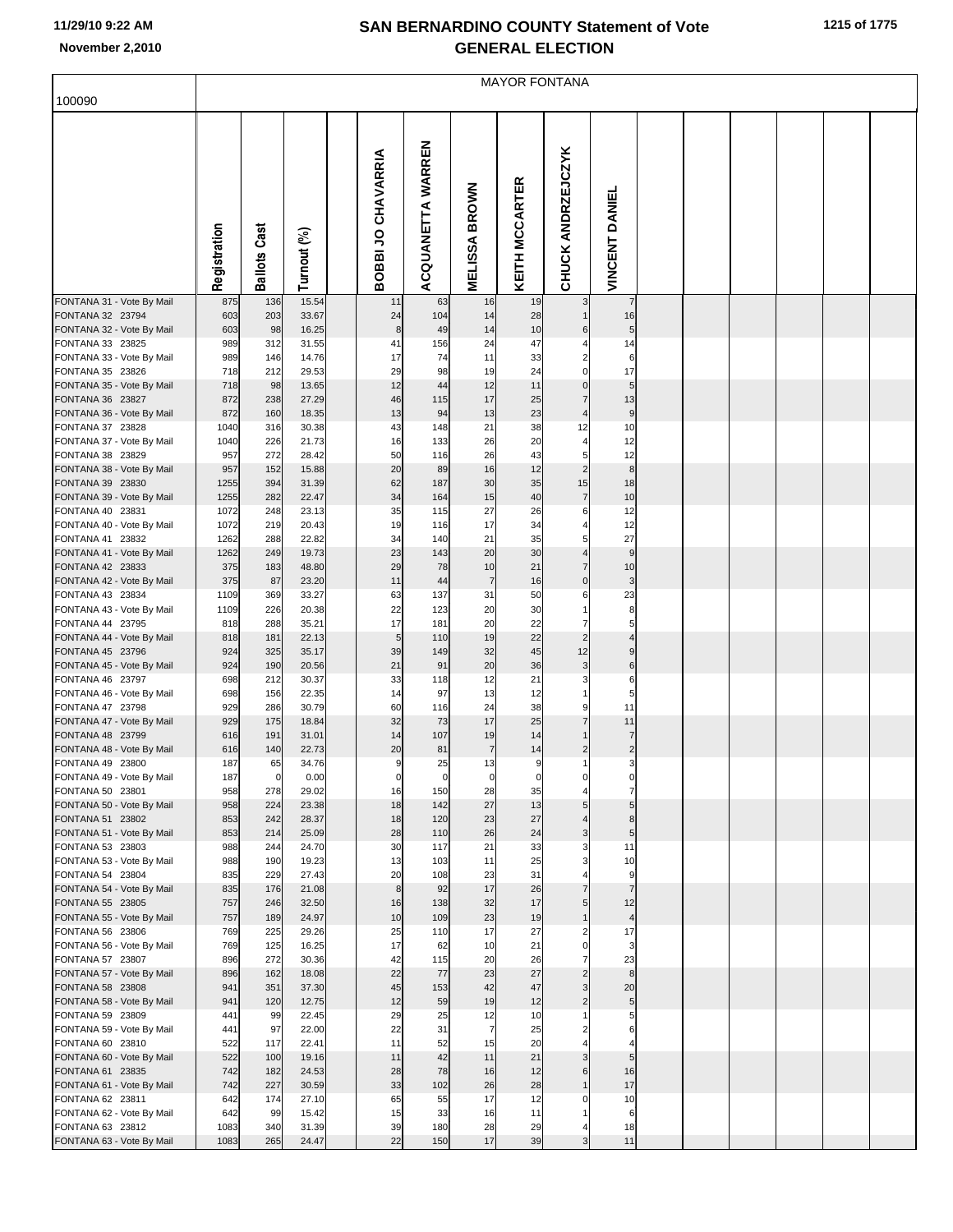|  | 1216 of 1775 |  |
|--|--------------|--|
|  |              |  |

|                                                      | <b>MAYOR FONTANA</b> |                          |                |                    |                    |                   |                      |                      |                                                                       |                            |  |  |  |           |  |
|------------------------------------------------------|----------------------|--------------------------|----------------|--------------------|--------------------|-------------------|----------------------|----------------------|-----------------------------------------------------------------------|----------------------------|--|--|--|-----------|--|
| 100090                                               |                      |                          |                |                    |                    |                   |                      |                      |                                                                       |                            |  |  |  |           |  |
|                                                      | Registration         | <b>Ballots Cast</b>      | Turnout (%)    | BOBBI JO CHAVARRIA |                    | ACQUANETTA WARREN | <b>MELISSA BROWN</b> | KEITH MCCARTER       | CHUCK ANDRZEJCZYK                                                     | <b>VINCENT DANIEL</b>      |  |  |  |           |  |
| FONTANA 64 23813                                     | 910                  | 241                      | 26.48          |                    | 50                 | 98                | 19                   | 28                   | $\overline{2}$                                                        | 16                         |  |  |  |           |  |
| FONTANA 64 - Vote By Mail<br>FONTANA 65 23836        | 910<br>1064          | 103<br>280               | 11.32<br>26.32 |                    | 18<br>67           | 39<br>110         | 9<br>27              | 17<br>26             | $\overline{\mathbf{3}}$                                               | 6<br>17                    |  |  |  |           |  |
| FONTANA 65 - Vote By Mail                            | 1064                 | 175                      | 16.45          |                    | 32                 | 86                | 12                   | 22                   | 11                                                                    | 8                          |  |  |  |           |  |
| FONTANA 66 23837                                     | 857                  | 246                      | 28.70          |                    | 39                 | 95                | 19                   | 32                   | 5 <sup>1</sup>                                                        | 27                         |  |  |  |           |  |
| FONTANA 66 - Vote By Mail<br>FONTANA 67 23838        | 857<br>781           | 112<br>141               | 13.07<br>18.05 |                    | 11<br>26           | 50<br>67          | 8<br>15              | 23<br>11             | οI<br>$\overline{2}$                                                  | 12<br>10                   |  |  |  |           |  |
| FONTANA 67 - Vote By Mail                            | 781                  | 127                      | 16.26          |                    | 14                 | 61                | 14                   | 15                   | $\overline{4}$                                                        | 10                         |  |  |  |           |  |
| FONTANA 68 23839                                     | 926                  | 249                      | 26.89          |                    | 37                 | 104               | 28                   | 31                   | $\overline{\mathbf{3}}$                                               | 14                         |  |  |  |           |  |
| FONTANA 68 - Vote By Mail                            | 926                  | 156                      | 16.85          |                    | 21                 | 77                | 16                   | 15                   | 5                                                                     | 11                         |  |  |  |           |  |
| FONTANA 69 23840                                     | 594                  | 180                      | 30.30          |                    | 17                 | 81                | 25                   | 25                   | 4                                                                     | 7                          |  |  |  |           |  |
| FONTANA 69 - Vote By Mail<br>FONTANA 71 23814        | 594<br>$\mathbf 0$   | 126<br>$\pmb{0}$         | 21.21<br>0.00  |                    | 12<br>$\mathbf{0}$ | 60<br>$\mathbf 0$ | 17<br>$\mathbf 0$    | 19<br>$\mathbf 0$    | 4<br>$\Omega$                                                         | $6 \mid$<br>$\overline{0}$ |  |  |  |           |  |
| FONTANA 71 - Vote By Mail                            | $\mathbf 0$          | $\mathbf 0$              | 0.00           |                    | $\Omega$           | $\Omega$          | $\mathbf{0}$         | $\mathbf{0}$         | $\mathbf 0$                                                           | $\mathbf 0$                |  |  |  |           |  |
| FONTANA 75 23841                                     | 663                  | 198                      | 29.86          |                    | 34                 | 96                | 20                   | 13                   | $\overline{\mathbf{3}}$                                               | 6                          |  |  |  |           |  |
| FONTANA 75 - Vote By Mail                            | 663                  | 122                      | 18.40          |                    | 12                 | 76                | 10                   | 11                   | 5                                                                     | 3                          |  |  |  |           |  |
| FONTANA 76 23815                                     | 0<br>$\mathbf 0$     | $\pmb{0}$<br>$\mathbf 0$ | 0.00<br>0.00   |                    | $\mathbf 0$<br>0   | $\Omega$<br>O     | 0                    | 0<br>$\Omega$        | $\Omega$<br>0                                                         | $\Omega$<br>n              |  |  |  |           |  |
| FONTANA 76 - Vote By Mail<br>FONTANA 79 23816        | 87                   | 53                       | 60.92          |                    | 5                  | 28                | 4                    | 6                    |                                                                       |                            |  |  |  |           |  |
| FONTANA 79 - Vote By Mail                            | 87                   | $\pmb{0}$                | 0.00           |                    | 이                  | $\overline{0}$    | $\overline{0}$       | $\Omega$             | $\overline{0}$                                                        | $\overline{0}$             |  |  |  |           |  |
| FONTANA 80 23842                                     | $\overline{7}$       | $\overline{2}$           | 28.57          |                    |                    |                   | ***********          |                      | Insufficient Turnout to Protect Voter Privacy                         |                            |  |  |  | ********* |  |
| FONTANA 80 - Vote By Mail                            | 7                    | $\mathbf 0$              | 0.00           |                    | $\overline{0}$     | $\mathbf 0$       | 0                    |                      | 0                                                                     |                            |  |  |  |           |  |
| FONTANA 82 23817<br>FONTANA 82 - Vote By Mail        | 789<br>789           | 231<br>132               | 29.28<br>16.73 |                    | 35<br>22           | 91<br>53          | 22<br>18             | 36<br>26             | 5<br>οI                                                               | 16<br>4                    |  |  |  |           |  |
| FONTANA 83 23818                                     | $\overline{0}$       | $\pmb{0}$                | 0.00           |                    | $\mathbf{0}$       | $\mathbf 0$       | $\mathbf 0$          | $\mathbf 0$          | $\mathbf 0$                                                           | $\mathbf 0$                |  |  |  |           |  |
| FONTANA 83 - Vote By Mail                            | $\mathbf 0$          | $\mathbf 0$              | 0.00           |                    | $\Omega$           | $\Omega$          | $\mathbf{0}$         | $\mathbf{0}$         | $\overline{0}$                                                        | $\Omega$                   |  |  |  |           |  |
| FONTANA 85 23819                                     | 372                  | 147                      | 39.52          |                    | 10                 | 67                | 11                   | 13                   | 4                                                                     | 11                         |  |  |  |           |  |
| FONTANA 85 - Vote By Mail<br>FONTANA 87 23820        | 372<br>354           | 71<br>105                | 19.09<br>29.66 |                    | 3<br>13            | 35<br>50          | 10<br>7              | 11<br>16             | $\overline{2}$<br>$\mathbf{0}$                                        | $\overline{2}$<br>4        |  |  |  |           |  |
| FONTANA 87 - Vote By Mail                            | 354                  | 56                       | 15.82          |                    |                    | 28                | 6                    | 5                    | $\Omega$                                                              | 3                          |  |  |  |           |  |
| FONTANA 88 23843                                     |                      | $\mathbf 0$              | 0.00           |                    | 0                  | $\Omega$          | $\Omega$             | $\mathbf 0$          | $\Omega$                                                              | $\overline{0}$             |  |  |  |           |  |
| FONTANA 88 - Vote By Mail                            |                      | $\mathbf 0$              | 0.00           |                    |                    | 0                 | $\Omega$             | $\Omega$             | $\mathbf 0$                                                           | $\overline{0}$             |  |  |  |           |  |
| FONTANA 90 23844<br>FONTANA 90 - Vote By Mail        | 410<br>410           | 93<br>56                 | 22.68<br>13.66 |                    | 17<br>12           | 36<br>23          | 5 <sub>l</sub><br>2  | 10<br>$\overline{7}$ | $\overline{7}$                                                        | 9<br>$5\overline{)}$       |  |  |  |           |  |
| FONTANA 91 23845                                     | 4                    | $\overline{4}$           | 100.00         |                    |                    |                   | ***********          |                      | $\frac{4}{1}$<br><b>Insufficient Turnout to Protect Voter Privacy</b> |                            |  |  |  | ********* |  |
| FONTANA 91 - Vote By Mail                            |                      | $\Omega$                 | 0.00           |                    |                    | $\mathbf 0$       | $\Omega$             |                      | $\mathbf{0}$                                                          | $\Omega$                   |  |  |  |           |  |
| FONTANA 93 23821                                     | 25                   | 16                       | 64.00          |                    |                    | 6                 | 3                    |                      | $\Omega$                                                              | $\Omega$                   |  |  |  |           |  |
| FONTANA 93 - Vote By Mail<br>FONTANA 94 23822        | 25<br>921            | $\mathbf 0$<br>267       | 0.00<br>28.99  |                    | 0<br>47            | 116               | $\Omega$<br>24       | $\Omega$<br>29       | 0<br>9                                                                | $\Omega$<br>15             |  |  |  |           |  |
| FONTANA 94 - Vote By Mail                            | 921                  | 112                      | 12.16          |                    | 13                 | 57                | 13                   | 20                   | 3                                                                     | 4                          |  |  |  |           |  |
| FONTANA 95 23823                                     | 938                  | 228                      | 24.31          |                    | 27                 | 96                | 24                   | 33                   | 5                                                                     | 14                         |  |  |  |           |  |
| FONTANA 95 - Vote By Mail                            | 938                  | 161                      | 17.16          |                    | 16                 | 78                | 19                   | 24                   | 2                                                                     | 3                          |  |  |  |           |  |
| FONTANA 96 23824<br>FONTANA 96 - Vote By Mail        | 821<br>821           | 187<br>158               | 22.78<br>19.24 |                    | 23<br>10           | 101<br>79         | 15<br>17             | 17<br>24             | 8<br>5 <sub>l</sub>                                                   | $\overline{2}$<br>6        |  |  |  |           |  |
| <b>Precinct Totals</b>                               | 65555                | 19585                    | 29.88          |                    | 2735               | 9141              | 1754                 | 2190                 | 406                                                                   | 1013                       |  |  |  |           |  |
| Vote By Mail Totals                                  | 65555                | 12195                    | 18.60          |                    | 1253               | 6366              | 1169                 | 1618                 | 239                                                                   | 518                        |  |  |  |           |  |
| <b>Grand Totals</b>                                  | 65555                | 31780                    | 48.48          |                    | 3988               | 15507             | 2923                 | 3808                 | 645                                                                   | 1531                       |  |  |  |           |  |
| San Bernardino County                                | 65555                | 31780                    | 48.48          |                    | 3988               | 15507             | 2923                 | 3808                 | 645                                                                   | 1531                       |  |  |  |           |  |
| State Bd of Equal 2                                  | 64660                | 31260                    | 48.35          |                    | 3959               | 15221             | 2877                 | 3761                 | 634                                                                   | 1516                       |  |  |  |           |  |
| State Bd of Equal 3                                  | 895                  | 520                      | 58.10          |                    | 29                 | 286               | 46                   | 47                   | 11                                                                    | 15                         |  |  |  |           |  |
| Congressional District 26                            |                      | $\mathbf 0$              | 0.00<br>48.48  |                    |                    |                   | 2923                 |                      | $\mathbf 0$                                                           | 1531                       |  |  |  |           |  |
| Congressional District 43<br>Senate District 31      | 65555<br>215         | 31780<br>109             | 50.70          |                    | 3988               | 15507<br>77       |                      | 3808                 | 645<br>$\overline{2}$                                                 |                            |  |  |  |           |  |
| Senate District 32                                   | 65340                | 31671                    | 48.47          |                    | 3986               | 15430             | 2917                 | 3799                 | 643                                                                   | 1530                       |  |  |  |           |  |
| Assembly District 62                                 | 49642                | 23416                    | 47.17          |                    | 3346               | 10917             | 2148                 | 2915                 | 479                                                                   | 1256                       |  |  |  |           |  |
| Assembly District 63                                 | 15913                | 8364                     | 52.56          |                    | 642                | 4590              | 775                  | 893                  | 166                                                                   | 275                        |  |  |  |           |  |
| Supervisorial District 2<br>Supervisorial District 5 | 49857<br>15698       | 24427<br>7353            | 48.99<br>46.84 |                    | 2953<br>1035       | 11991<br>3516     | 2280<br>643          | 2913<br>895          | 493<br>152                                                            | 1115<br>416                |  |  |  |           |  |
|                                                      |                      |                          |                |                    |                    |                   |                      |                      |                                                                       |                            |  |  |  |           |  |